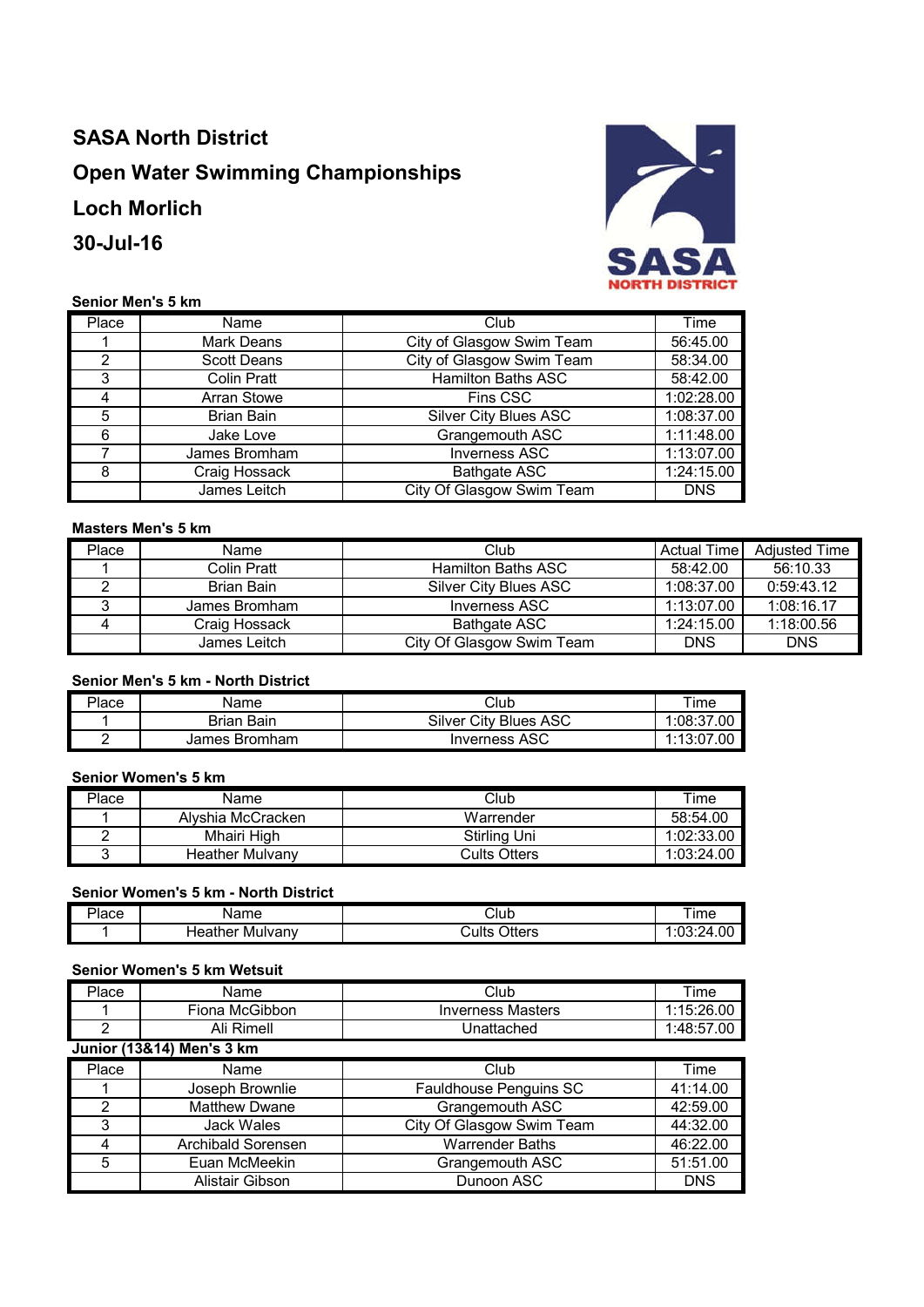#### **Junior (15&16) Men's 3 km**

| Place | Name                       | Club                      | Time       |
|-------|----------------------------|---------------------------|------------|
|       | Marshall Illingworth       | South Ayrshire            | 35:49.00   |
| ⌒     | <b>Christopher Perrett</b> | City Of Glasgow Swim Team | 40:07.00   |
| 3     | <b>Ryan Downie</b>         | <b>Broch ASC</b>          | 42:05.00   |
|       | <b>Gregor Barnett</b>      | Deveron ASC               | <b>DNF</b> |
|       | Jack Mowbray               | City Of Glasgow Swim Team | <b>DNF</b> |
|       | Nicholas Ritchie           | Dunoon ASC                | <b>DNS</b> |
|       | Luke Pearson               | <b>Broch ASC</b>          | <b>DNS</b> |

## **Junior (15&16) Men's 3 km - North District**

| Place | Name           | Club             | Гіmе     |
|-------|----------------|------------------|----------|
|       | Rvan Downie    | <b>Broch ASC</b> | 42:05.00 |
|       | Gregor Barnett | Deveron ASC      | DNF      |
|       | uke Pearson.   | <b>Broch ASC</b> | DNS      |

## **Junior Men's 3 km Wetsuit**

| $\overline{\phantom{a}}$<br>300<br>iaut | $\sim$ $\sim$<br>не            | Club                       | Im <sub>e</sub> |
|-----------------------------------------|--------------------------------|----------------------------|-----------------|
|                                         | .<br>w<br>.<br>uke<br>/IIIIams | $\sim$<br>Inverness<br>ASC | 00<br>. л       |

# **Junior (13&14) Women's 3 km**

| -<br>'lace | $\sim$<br>пе      | Club                | ıme  |
|------------|-------------------|---------------------|------|
|            | –<br>Wood<br>rica | $\sim$<br>ou<br>טרי | 1.OC |

## **Junior (15&16) Women's 3 km**

| Place         | Name                    | Club                      | Time       |
|---------------|-------------------------|---------------------------|------------|
|               | Sophia Green            | Elgin ASC                 | 40:17.00   |
| $\mathcal{P}$ | <b>Brooke Lawrie</b>    | <b>Nairn District ASC</b> | 41:12.00   |
| 3             | Emma Thoirs             | <b>Broch</b>              | 42:21.00   |
|               | <b>Rachel Calvert</b>   | Grangemouth ASC           | 44:38.00   |
| 5             | Jessica Morrison        | Kelso ASC                 | 45:13.00   |
| 6             | Libby McMeekin          | Grangemouth ASC           | 48:13.00   |
|               | Kayleigh Hartley-Watson | Dunoon ASC                | 48:16.00   |
| 8             | <b>Helen Taylor</b>     | Portobello                | 49:06.00   |
|               | Abbie Mitchell          | East Kilbride ASC         | <b>DNS</b> |

#### **Junior (13&14) Women's 3 km - North District**

| Place | Name                                         | Club               | Time     |
|-------|----------------------------------------------|--------------------|----------|
|       | Erica Wood                                   | <b>Buckie ASC</b>  | 48:21.00 |
|       | Junior (15&16) Women's 3 km - North District |                    |          |
| Place | Name                                         | Club               | Time     |
|       | Sophia Green                                 | Elgin ASC          | 40:17.00 |
|       | <b>Brooke Lawrie</b>                         | Nairn District ASC | 41:12.00 |
|       | Emma Thoirs                                  | <b>Broch</b>       | 42:21.00 |

## **Senior Men's 1500 metres**

| Place | Name                   | Club                         | Time       |
|-------|------------------------|------------------------------|------------|
|       | Mark Deans             | City of Glasgow Swim Team    | 17:44.00   |
| 2     | <b>Scott Deans</b>     | City of Glasgow Swim Team    | 18:39.00   |
| 3     | Jake Love              | Grangemouth ASC              | 21:18.00   |
|       | <b>Brian Bain</b>      | <b>Silver City Blues ASC</b> | 21:19.00   |
| 5     | James Bromham          | <b>Inverness ASC</b>         | 23:01.00   |
| 6     | Ryan Kaczmarek         | Deveron ASC                  | 26:08.00   |
|       | Angus Hannah           | Unattached                   | 36:15.00   |
|       | Colin Pratt            | <b>Hamilton Baths ASC</b>    | <b>DNS</b> |
|       | James Leitch           | City Of Glasgow Swim Team    | <b>DNS</b> |
| T/O   | <b>Richard Collins</b> | Stirling                     | 25:08.00   |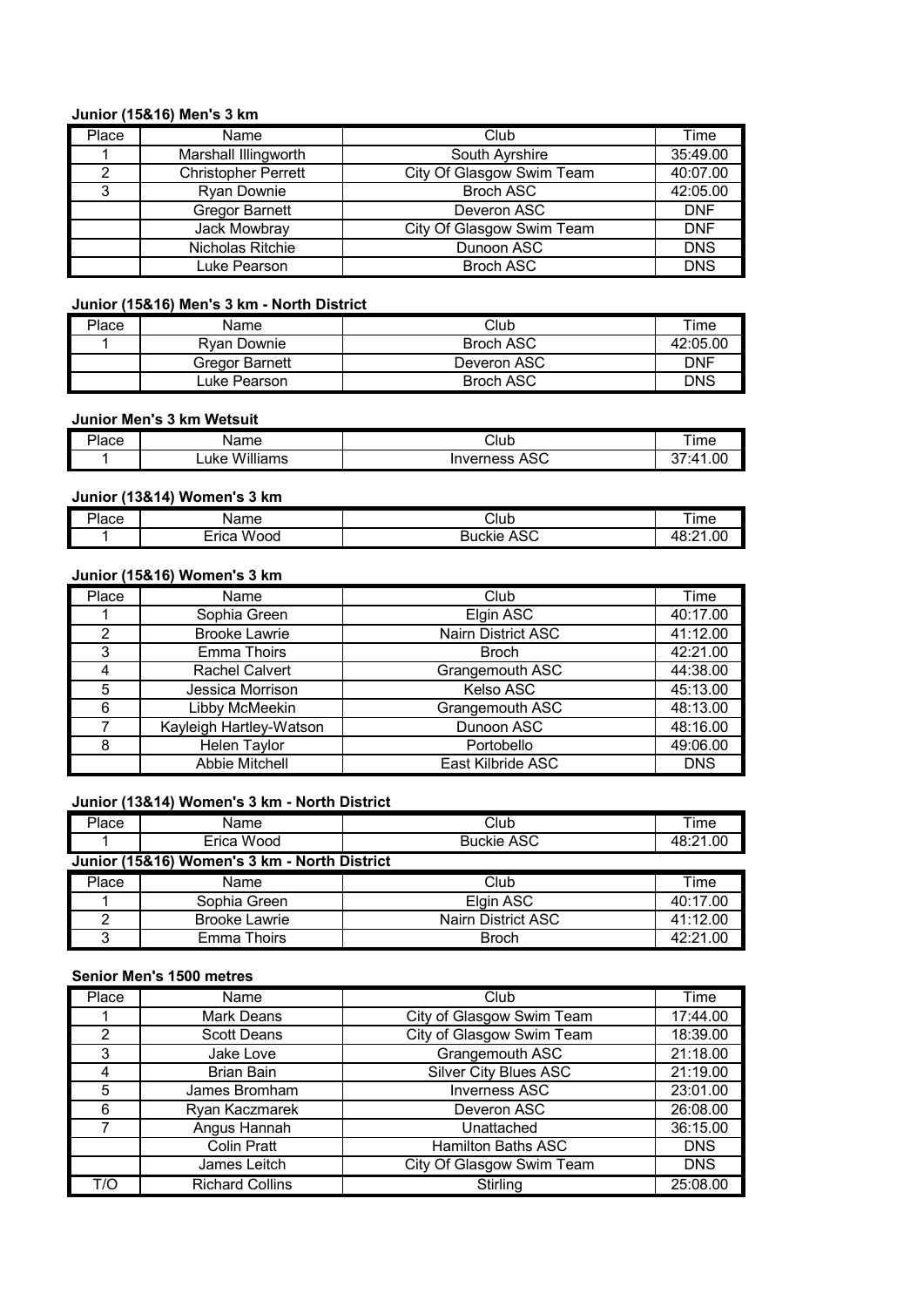## **Masters Men's 1500 metres**

| Place | Name          | Club                      | Actual Time | <b>Adiusted Time</b> |
|-------|---------------|---------------------------|-------------|----------------------|
|       | Brian Bain    | Silver City Blues ASC     | 21:19.00    | 18:33.14             |
|       | James Bromham | Inverness ASC             | 23:01.00    | 21:29.45             |
|       | Colin Pratt   | <b>Hamilton Baths ASC</b> | <b>DNS</b>  | <b>DNS</b>           |
|       | James Leitch  | City Of Glasgow Swim Team | DNS         | <b>DNS</b>           |

#### **Senior Men's 1500 metres - North District**

| Place | Name              | Club                  | Time     |
|-------|-------------------|-----------------------|----------|
|       | <b>Brian Bain</b> | Silver City Blues ASC | 21:19.00 |
|       | James Bromham     | Inverness ASC         | 23:01.00 |
|       | Rvan Kaczmarek    | Deveron ASC           | 26:08.00 |

## **Masters Men's 1500 metres - North District**

| Place | Name                    | Club                             | $- \cdot$<br><sub>I</sub> me<br>Actual | Time<br>Adiusted |
|-------|-------------------------|----------------------------------|----------------------------------------|------------------|
|       | Brian<br>Bain           | Silver<br>ASC<br>∵Citv<br>Blues, | 21:19.00                               | 18:33.14         |
|       | James<br><b>Bromham</b> | <b>Inverness ASC</b>             | .00<br>23:01                           | 21:29.45         |

#### **Senior Men's 1500 metres Wetsuit**

| Place | Name            | Club                 | ıme      |
|-------|-----------------|----------------------|----------|
|       | Jamie Pierce    | Jnattached           | 26:45.00 |
|       | Stuart Williams | <b>Inverness ASC</b> | DNS      |

## **Senior Women's 1500 metres**

| Place         | Name                   | Club                         | Time       |
|---------------|------------------------|------------------------------|------------|
|               | Mhairi High            | Stirling Uni                 | 20:45.00   |
| $\mathcal{P}$ | Jane Manson            | <b>Inverness ASC</b>         | 28:53.00   |
| 3             | Hannah Campbell        | <b>Broch ASC</b>             | 29:27.00   |
|               | Emma Campbell          | <b>Broch ASC</b>             | 29:51.00   |
| 5             | Ashleigh Lippe         | <b>Broch ASC</b>             | 29:57.00   |
| 6             | Linda Jordinson        | <b>Silver City Blues ASC</b> | 32:43.00   |
|               | <b>Frances Cassidy</b> | <b>Inverness ASC</b>         | 32:54.00   |
|               | Alyshia McCracken      | Warrender                    | <b>DNS</b> |
|               | Dawn MacBeth           | <b>Inverness ASC</b>         | <b>DNS</b> |
|               | Mandy Craig-Gould      | <b>Nairn District ASC</b>    | <b>DNS</b> |

#### **Masters Women's 1500 metres**

| Place | Name                   | Club                  | <b>Actual Time</b> | <b>Adiusted Time</b> |
|-------|------------------------|-----------------------|--------------------|----------------------|
|       | <b>Frances Cassidy</b> | Inverness ASC         | 32:54.00           | 25:30.23             |
|       | Jane Manson            | Inverness ASC         | 28:53.00           | 26:58.11             |
|       | Linda Jordinson        | Silver City Blues ASC | 32:43.00           | 31:14.88             |
|       | Dawn MacBeth           | Inverness ASC         | <b>DNS</b>         | <b>DNS</b>           |
|       | Mandy Craig-Gould      | Nairn District ASC    | <b>DNS</b>         | <b>DNS</b>           |

#### **Senior Women's 1500 metres - North District**

| Place | Name                   | Club                         | Time       |
|-------|------------------------|------------------------------|------------|
|       | Jane Manson            | <b>Inverness ASC</b>         | 28:53.00   |
|       | Hannah Campbell        | <b>Broch ASC</b>             | 29:27.00   |
|       | Emma Campbell          | <b>Broch ASC</b>             | 29:51.00   |
|       | Ashleigh Lippe         | <b>Broch ASC</b>             | 29:57.00   |
|       | Linda Jordinson        | <b>Silver City Blues ASC</b> | 32:43.00   |
|       | <b>Frances Cassidy</b> | <b>Inverness ASC</b>         | 32:54.00   |
|       | Dawn MacBeth           | <b>Inverness ASC</b>         | <b>DNS</b> |
|       | Mandy Craig-Gould      | Nairn District ASC           | <b>DNS</b> |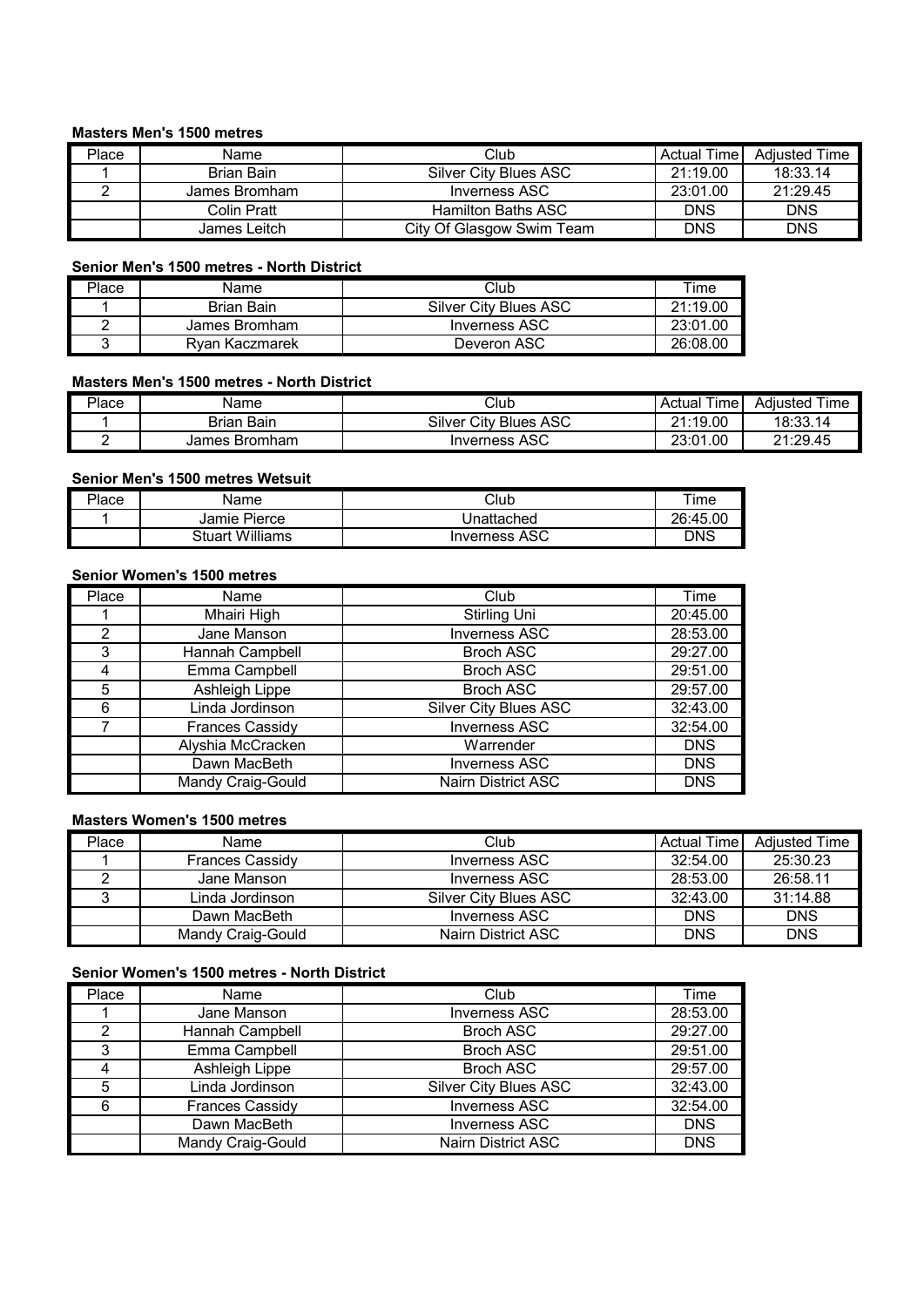## **Masters Women's 1500 metres - North District**

| Place | Name                   | Club                  | <b>Actual Time</b> | <b>Adiusted Time</b> |
|-------|------------------------|-----------------------|--------------------|----------------------|
|       | <b>Frances Cassidy</b> | Inverness ASC         | 32:54.00           | 25:30.23             |
|       | Jane Manson            | Inverness ASC         | 28:53.00           | 26:58.11             |
|       | Linda Jordinson        | Silver City Blues ASC | 32:43.00           | 31:14.88             |
|       | Dawn MacBeth           | Inverness ASC         | <b>DNS</b>         | <b>DNS</b>           |
|       | Mandy Craig-Gould      | Nairn District ASC    | <b>DNS</b>         | <b>DNS</b>           |

#### **Senior Women's 1500 metres Wetsuit**

| 'lace | √ame                 | Club                                 | <b>Ime</b>                 |
|-------|----------------------|--------------------------------------|----------------------------|
|       | Gillian<br>$C$ lunas | -<br><b>Blues ASC</b><br>Citv<br>انڌ | 53.00٪<br>∩∩.<br>. .<br>∸ິ |

#### **Junior (12) Men's 800m**

| ירי   | $\sim$ $\sim$             |                                   | ıme    |
|-------|---------------------------|-----------------------------------|--------|
| 'lace | ле                        | الٽ.                              |        |
|       | - -<br><br>≀avev<br>.-rıc | . .<br>ùt∨:<br>Aquatics<br>∵indee | :30.00 |

#### **Junior (13-14) Men's 800 metres**

| Place         | Name                   | Club                      | Time       |
|---------------|------------------------|---------------------------|------------|
|               | <b>Jack Calvert</b>    | Grangemouth ASC           | 11:31.00   |
| $\mathcal{P}$ | <b>Matthew Dwane</b>   | Grangemouth ASC           | 11:40.00   |
| 3             | Struan Kingdom         | Ren 96                    | 11:52.00   |
|               | Conan Mowbray          | City Of Glasgow Swim Team | 12:05.00   |
| 5             | Euan McMeekin          | Grangemouth ASC           | 12:53.00   |
| 6             | Callum Taylor          | <b>Broch ASC</b>          | 13:02.00   |
|               | <b>Ewan Barnett</b>    | <b>Deveron</b>            | 13:04.00   |
| 8             | <b>Hugh Taylor</b>     | Haddington ASC            | 13:08.00   |
|               | <b>Alistair Gibson</b> | Dunoon ASC                | <b>DNF</b> |
| T/O           | <b>Jack Wales</b>      | City of Glasgow Swim Team | 11:27.00   |

## **Junior (15&16) Men's 800 metres**

| Place | Name                       | Club                      | Time       |
|-------|----------------------------|---------------------------|------------|
|       | Marshall Illingworth       | South Ayrshire            | 09:41.00   |
| ⌒     | <b>Christopher Perrett</b> | City Of Glasgow Swim Team | 10:33.00   |
| 3     | <b>Finlay Sutherland</b>   | <b>Inverness ASC</b>      | 11:14.00   |
|       | Jack Wallach               | <b>Broch ASC</b>          | 11:20.00   |
| 5     | Jack Mowbray               | City Of Glasgow Swim Team | 11:34.00   |
|       | Nicholas Ritchie           | Dunoon ASC                | <b>DNF</b> |
|       | <b>Gregor Barnett</b>      | Deveron ASC               | <b>DNS</b> |

#### **Junior (13&14) Men's 800 metres - North District**

| Place | Name                    | Club             | $\tau$ ime |
|-------|-------------------------|------------------|------------|
|       | Callum<br>avlor         | <b>Broch ASC</b> | 13:02.00   |
| -     | <b>Barnett</b><br>⊢Ewan | Jeveron          | 13:04.00   |

#### **Junior (15&16) Men's 800 metres - North District**

| Place | Name                     | Club                 | Time     |
|-------|--------------------------|----------------------|----------|
|       | <b>Finlay Sutherland</b> | <b>Inverness ASC</b> | 11:14.00 |
|       | Jack Wallach             | <b>Broch ASC</b>     | 11:20.00 |
|       | Gregor Barnett           | Deveron ASC          | DNS      |

## **Junior Men's 800 metres Wetsuit**

| יר<br>⊍lace | Name          | Club                 | īme               |
|-------------|---------------|----------------------|-------------------|
|             | Anaus<br>∟ee  | <b>Inverness ASC</b> | .40<br>nn.        |
| -           | Martin<br>Ren | <b>Inverness ASC</b> | 10.10<br>nn.<br>. |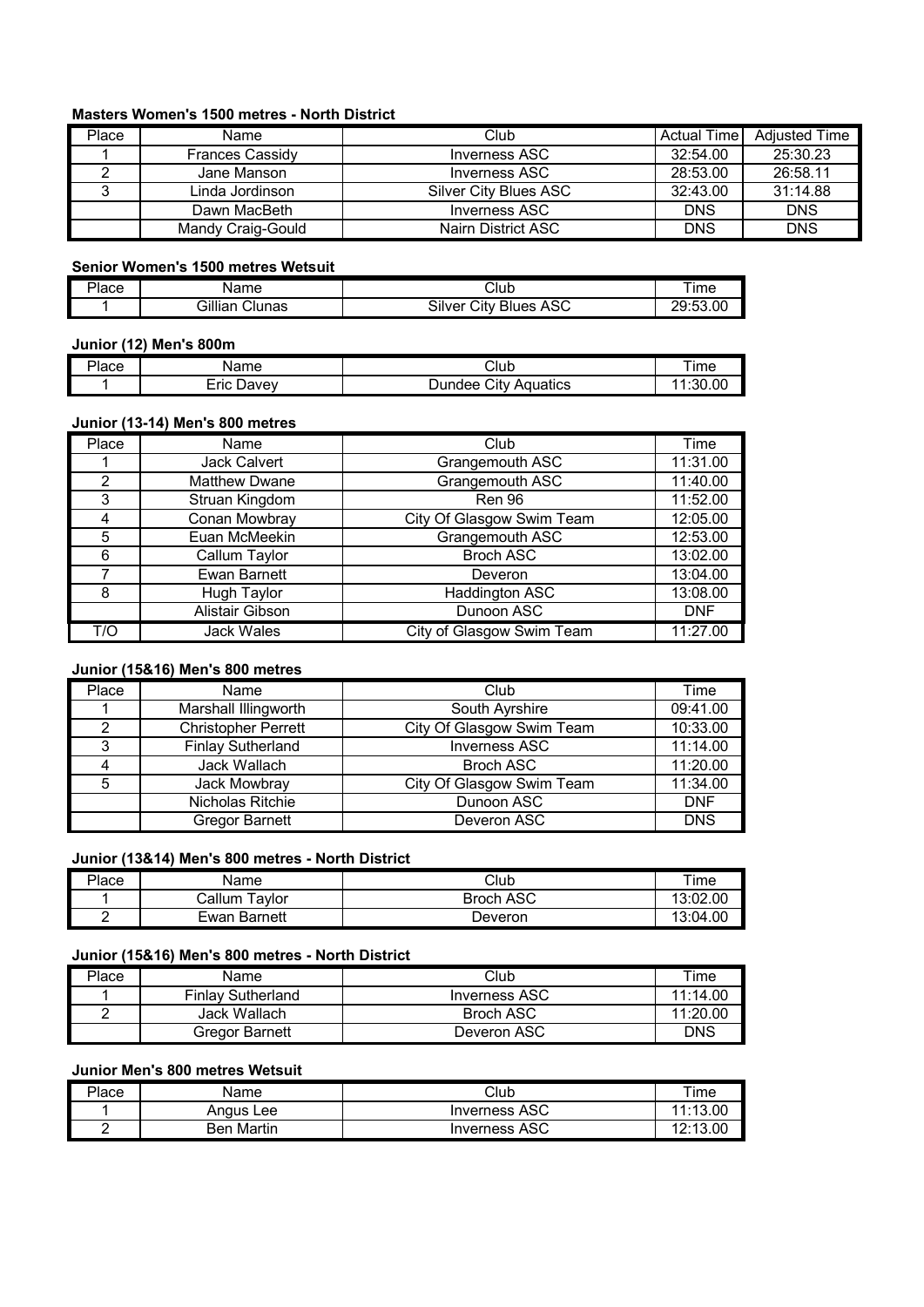#### **Junior (12) Women's 800 metres**

| Place | Name          | Club                          | Time       |
|-------|---------------|-------------------------------|------------|
|       | Abbi Sinclair | Warrender                     | 10:40.00   |
|       | Katie Hav     | <b>Inverness ASC</b>          | 10:53.00   |
|       | Nia Quinn     | Inverness ASC                 | 11:28.00   |
|       | Cara Mowbray  | <b>Fauldhouse Penguins SC</b> | 15:11.00   |
|       | Louise Beatie | <b>Inverness ASC</b>          | <b>DNS</b> |

#### **Junior (13-14) Women's 800 metres**

| Place         | Name                 | Club                 | Time       |
|---------------|----------------------|----------------------|------------|
|               | <b>Cetidh Magill</b> | <b>Inverness ASC</b> | 10:52.00   |
| $\mathcal{P}$ | Erica Wood           | <b>Buckie ASC</b>    | 11:54.00   |
| 3             | Daisy Wisely         | <b>Inverness ASC</b> | 12:04.00   |
|               | Hannah Sim           | <b>Broch ASC</b>     | 12:14.00   |
| 5             | Aisha Rasul          | <b>REN 96</b>        | 14:20.00   |
| 6             | Hannah Blanchard     | <b>Broch ASC</b>     | 15:38.00   |
|               | Amy Tait             | <b>Broch ASC</b>     | <b>DNF</b> |
|               | Zainab Rasul         | <b>REN 96</b>        | <b>DNF</b> |
|               | Mabel Wylie          | Ren 96               | <b>DNS</b> |

## **Junior (15&16) Women's 800 metres**

| Place         | Name                    | Club                      | Time       |
|---------------|-------------------------|---------------------------|------------|
|               | <b>Brooke Lawrie</b>    | <b>Nairn District ASC</b> | 10:38.00   |
| $\mathcal{P}$ | Hannah Kerr             | <b>Inverness ASC</b>      | 10:40.00   |
| 3             | <b>Rachel Calvert</b>   | Grangemouth ASC           | 11:38.00   |
|               | Jessica Morrison        | Kelso ASC                 | 11:50.00   |
| 5             | <b>Helen Taylor</b>     | Portobello                | 13:34.00   |
| 6             | Lauren Bell             | <b>Broch ASC</b>          | 15:14.00   |
|               | Libby McMeekin          | Grangemouth ASC           | <b>DNS</b> |
|               | Kayleigh Hartley-Watson | Dunoon ASC                | <b>DNS</b> |
|               | Melissa Murray          | <b>Nairn District ASC</b> | <b>DNS</b> |

#### **Junior (12)Women's 800 metres - North District**

| Place | Name          | Club                 | Time     |
|-------|---------------|----------------------|----------|
|       | Katie Hav     | <b>Inverness ASC</b> | 10:53.00 |
|       | Nia Quinn     | <b>Inverness ASC</b> | 11:28.00 |
|       | Louise Beatie | Inverness ASC        | DNS      |

# **Junior (13&14)Women's 800 metres - North District**

| Place | Name             | Club                 | Time       |
|-------|------------------|----------------------|------------|
|       | Cetidh Magill    | Inverness ASC        | 10:52.00   |
|       | Erica Wood       | <b>Buckie ASC</b>    | 11:54.00   |
|       | Daisy Wisely     | <b>Inverness ASC</b> | 12:04.00   |
|       | Hannah Sim       | <b>Broch ASC</b>     | 12:14.00   |
| 5     | Hannah Blanchard | <b>Broch ASC</b>     | 15:38.00   |
|       | Amv Tait         | <b>Broch ASC</b>     | <b>DNF</b> |

#### **Junior (15&16)Women's 800 metres - North District**

| Place | Name                 | Club               | Time     |
|-------|----------------------|--------------------|----------|
|       | <b>Brooke Lawrie</b> | Nairn District ASC | 10:38.00 |
|       | Hannah Kerr          | Inverness ASC      | 10:40.00 |
|       | Lauren Bell          | Broch ASC          | 15:14.00 |
|       | Melissa Murrav       | Nairn District ASC | DNS      |

# **Junior Women's 800 metres Wetsuit**

| -<br>'lace | $\sim$<br>$\blacksquare$ | ાૈub                        | Ime     |
|------------|--------------------------|-----------------------------|---------|
|            | <b>rin</b><br>∟ee        | $\sim$<br>Inverness<br>AJU. | $\cdot$ |